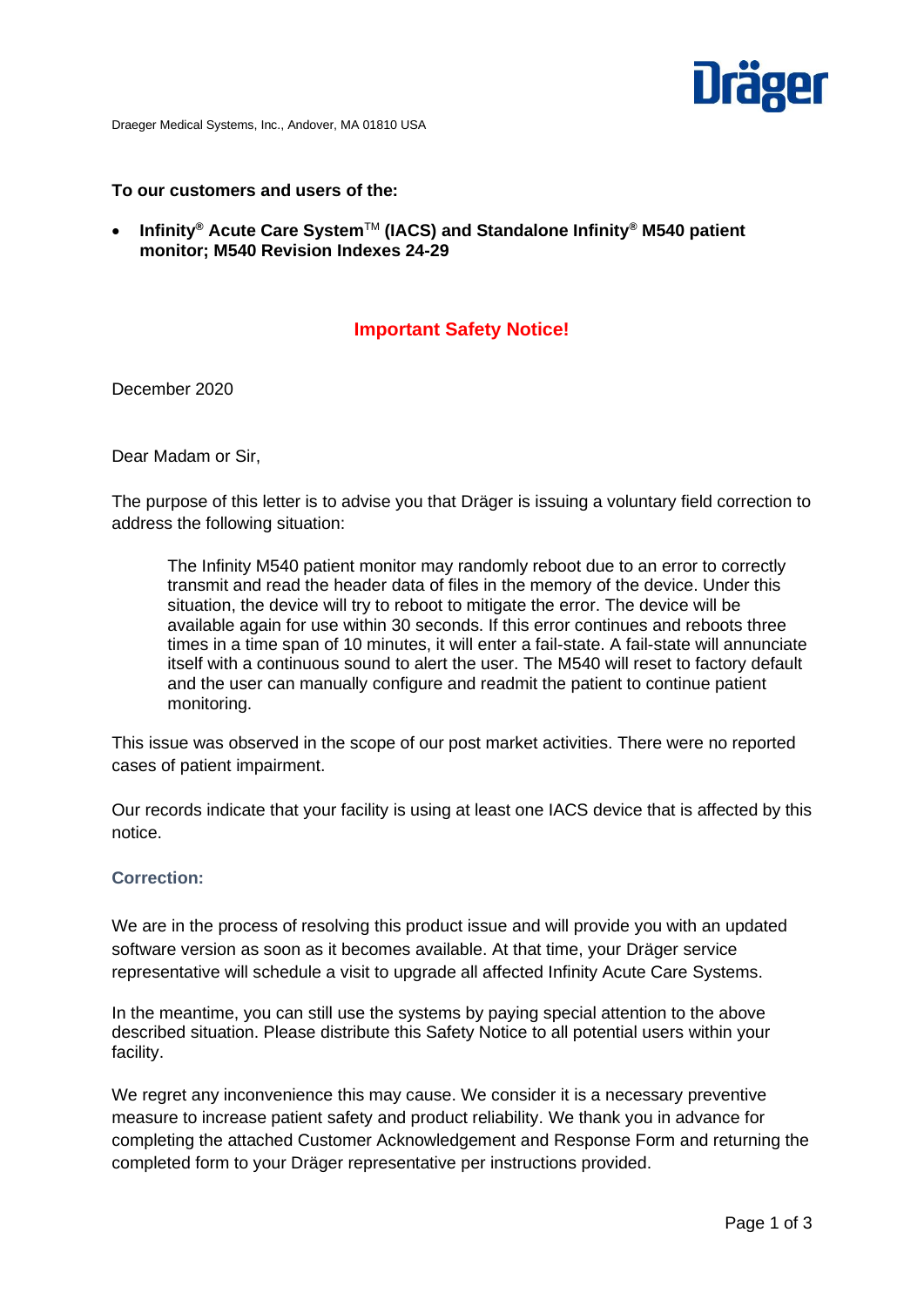

Draeger Medical Systems, Inc., Andover, MA 01810 USA

If you have any further questions, please contact your local Dräger representative.

Thank you for your continued support.

Sincerely,

Lloyd Stern Vice President of Product Management Dräger Patient Monitoring